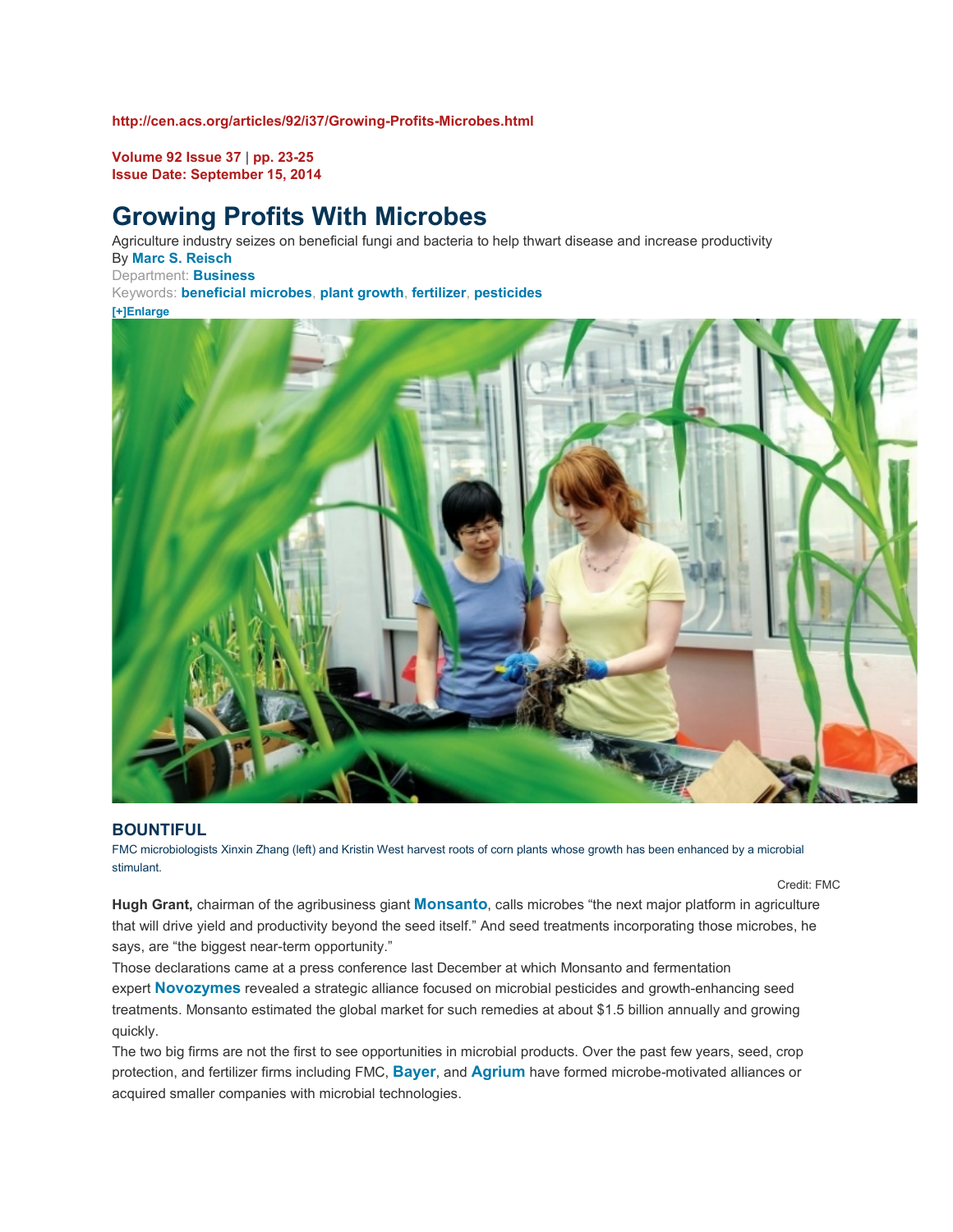Start-up firms—among them investor-backed ventures such as **[BioConsortia](http://www.bioconsortia.com/)**, **[Marrone Bio](http://www.marronebioinnovations.com/)** 

**[Innovations](http://www.marronebioinnovations.com/)**, **[Green & Grow](http://www.greenandgrow.com/)**, and Advanced Biological Marketing—also see opportunities in a field that until recently attracted little attention outside of the organic farming community. All see a fledgling business that could become another pillar of the agricultural industry along with fertilizers, pesticides, and seeds.

By creating a symbiotic relationship with roots and seeds, microbes confer benefits that make plants more efficient and productive. The high cost of developing new chemical pesticides, rising insect and weed resistance to chemical treatments, and growing regulatory pressures to limit chemicals in the environment all figure into the recently found interest in beneficial microbes.

"Everyone in the agriculture industry is looking at ways to improve yield, lower water use, and increase fertilizer uptake," points out Marcus Meadows-Smith, chief executive officer of BioConsortia, a California-based start-up that identifies and develops beneficial microbes.

Rhizobacteria and mycorrhizal fungi, for instance, form a relationship with plant roots that can increase crop biomass, sugar content, and disease resistance, he notes. With the right microbes, scientists can "positively impact almost any plant phenotype," he adds.

However, microbes, some of which are harmful, are no panacea. The benefits some microbes bring will vary with the health and variety of bacteria, fungi, and other microorganisms already in the soil, warns Robert Harwood, CEO of CPL Business Consultants, an Oxfordshire, England-based agricultural consulting firm.

Beneficial microbes are the probiotics of the plant world. Just as yogurt makers add bacteria such as *Lactobacillus* to promote human health and well-being, beneficial microbes are intended to enhance plant vigor and productivity.



## World market in  $2012 = $2.3$  billion

#### **SMALL START**

Soil treatments are now just a modest slice of the agrobiologicals market.**SOURCE:** Monsanto

Microbial treatments "could work well where soil is depleted because of flooding or drought," Harwood says. But where the soil is healthy, treatments may have little effect, just as a healthy person is unlikely to benefit much from probiotic supplements, he suggests.

Exceptions do exist, Harwood acknowledges. No matter the soil condition, adding nitrogen-fixing rhizobacteria helps leguminous plants take up more nitrogen. Inoculated into the soil with the seeds, the bacteria form a symbiotic relationship with plants such as soybeans and peanuts that helps them access the nutrient.

Even when soil would benefit from microbes, the challenge is getting them to work predictably, Harwood notes. Microbes' performance can vary depending on soil composition, temperature, and moisture, as well as the type of plant to which they are applied, he says.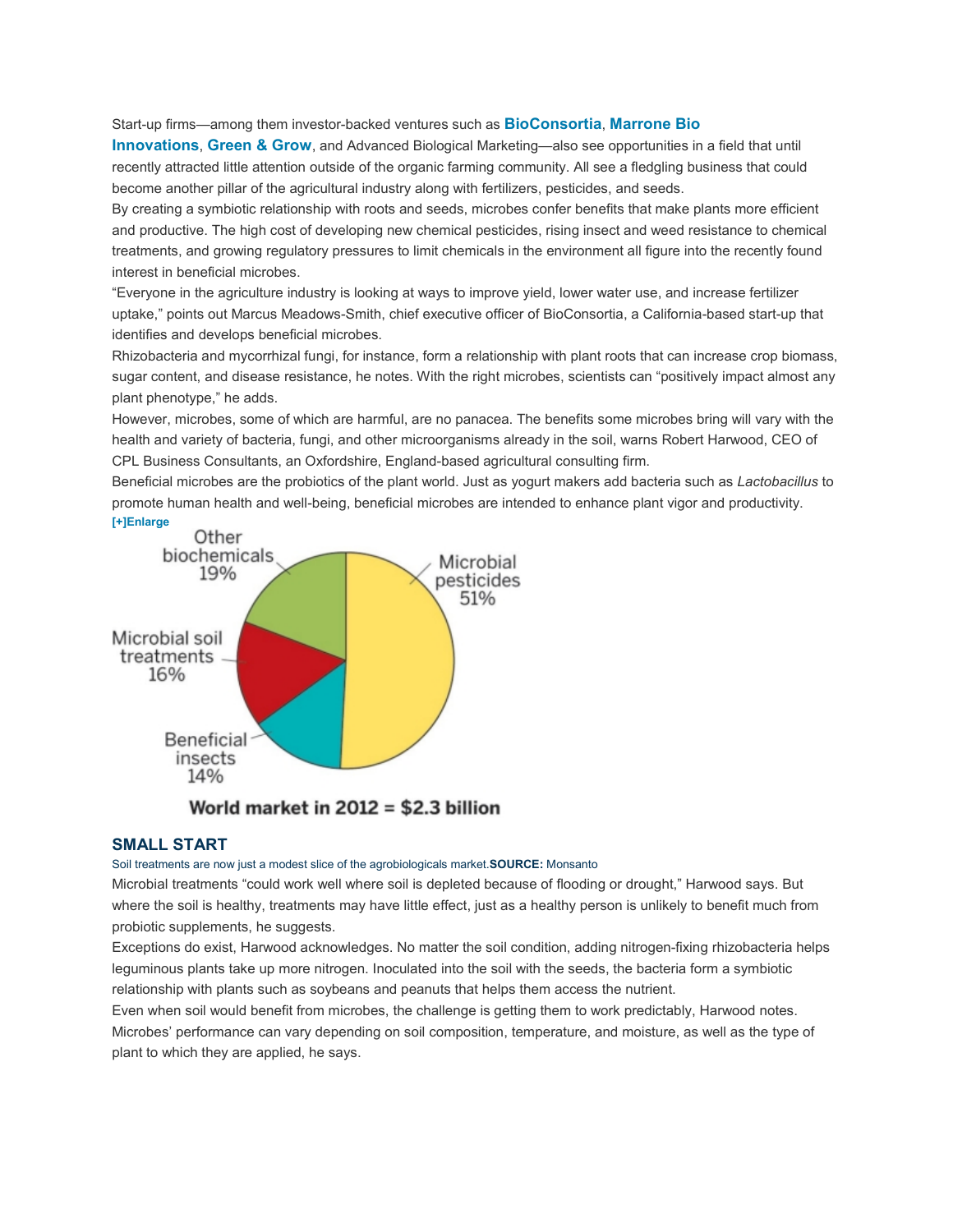**But crop protection** firms say they can select and breed microbes that will perform reliably whatever the plant or soil condition. At least that's the intent of a year-old alliance between crop chemical maker FMC and fermentation expert **[Chr. Hansen](http://www.chr-hansen.com/)**.

Mark A. Douglas, president of FMC's Agricultural Solutions business, says the continuing regulatory pressure on pesticides figured into FMC's decision to form the alliance. At the time, FMC also bought the Center for Agricultural & Environmental Biosolutions, the microbial research unit of North Carolina think tank **[RTI International](http://www.rti.org/)**. Both actions provide FMC with an opportunity to combine traditional synthetic chemistry with microbials, Douglas says.

FMC and Hansen had earlier partnered to develop Nemix C, a blend of *Bacillus subtilis* and *Bacillus licheniformis* that treats sugarcane roots. Recently released in Brazil, Nemix C helps the plants resist attack from nematodes and increases yield. Nemix C "has characteristics that would allow us to use it on other crops," Douglas says.

The first commercial products to come out of the new alliance will be in 2015, Douglas says. He expects the partners to ring up "multi hundreds of millions of dollars" in annual sales by the end of the decade.

Other big agricultural firms such as Bayer are also looking to microbes for productivity improvement and disease and insect control. Beneficial microbes are "a major platform for us at Bayer Research," along with chemicals and seed traits, says Jonathan Margolis, head of biologics research at the firm.

Bayer bought AgroGreen, a supplier of bionematicides and biofungicides, in 2009 as well as filamentous fungi expert Prophyta in 2013. Earlier this year it acquired Biagro Group, an Argentina-based maker of inoculants and growthpromoting microorganisms. Margolis himself joined Bayer in 2012 when Bayer bought AgraQuest, a maker of bioinsecticides and plant-growth-enhancing soil treatments.

Helping to propel interest in microbial treatments are new techniques to produce them "at scale and inexpensively," Margolis says. What is happening now, he adds, is nothing short of the "industrialization of microbes."

Using the techniques and know-how acquired in the AgroGreen acquisition, Bayer now sells Poncho/Votivo, a seed treatment that prevents early-season damage to seedlings and allows roots to develop before pests can strike. It combines a systemic insecticide and a *Baccilus thuringiensis* additive to provide corn, soybeans, and cotton with protection against black cutworm, wireworm, and aphids.

Margolis's boss at AgraQuest was Meadows-Smith, who sold the California-based firm to Bayer for \$425 million. Now at the helm of BioConsortia, Meadows-Smith has a goal to serve as a beneficial microbes R&D partner for big players. He hopes to start registering products for commercialization in 2016.

The firm recently raised \$15 million in funding from venture capitalists Khosla Ventures and Otter Capital. It also just opened a lab in Davis, Calif., with 15 researchers. The new facility complements a similar-sized operation in New Zealand, where the firm got its start.

**Instead of isolating** individual microbes as others do, BioConsortia researchers develop a consortia of microbes by observing which ones affiliate with plants and improve yields, increase fertilizer uptake, or confer pest resistance, Meadows-Smith says. "Our model puts microbe research on its head. We select the phenotype, and the plant selects the microbes," he says.

**[\[+\]Enlarge](javascript:doMediaModal(%7b)**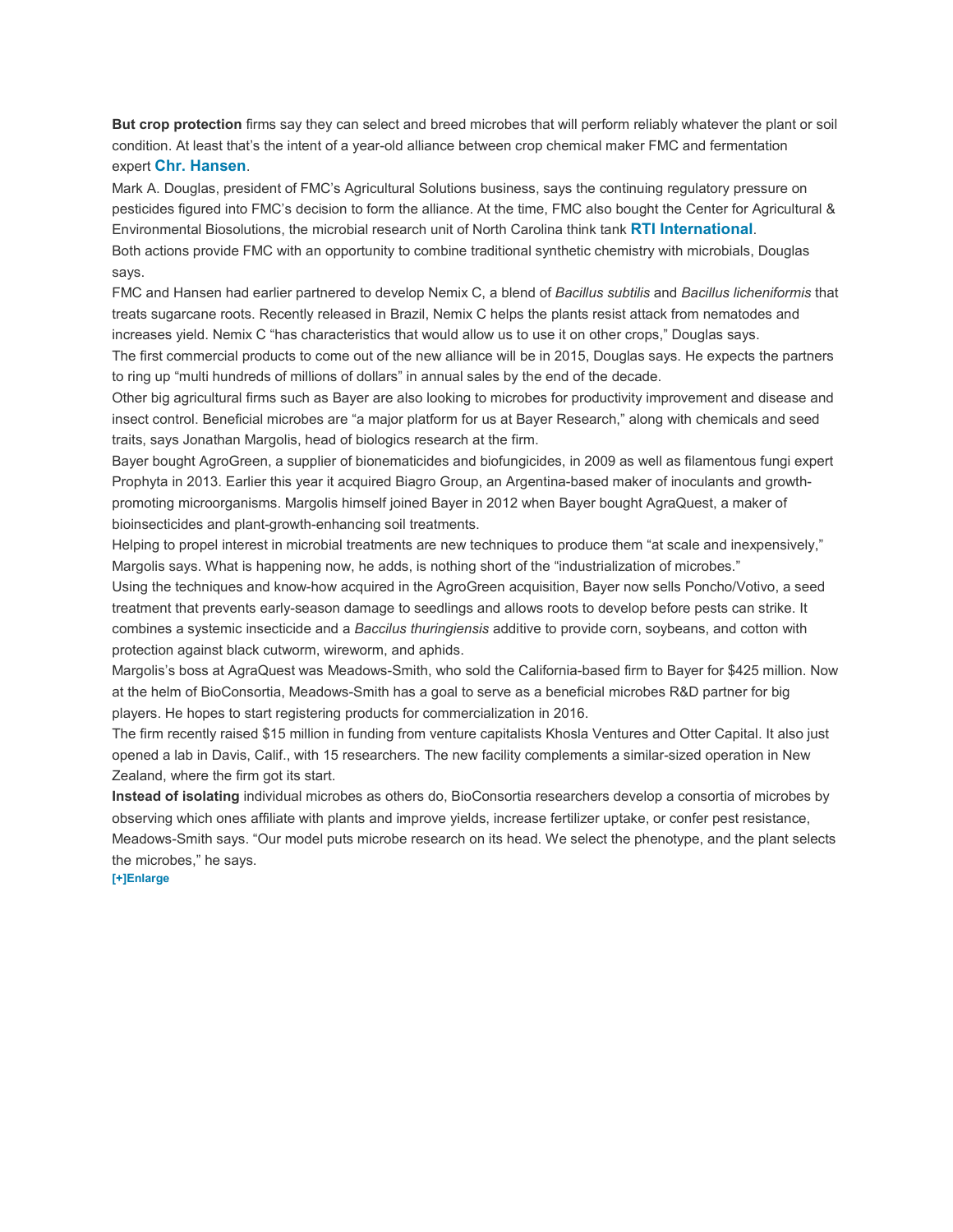

### **DISHY** A collection of fungi and bacteria that could boost plant growth.

Credit: BioConsortia

Perhaps hedging its bets, Otter Capital is backing another beneficial microbe start-up, Green & Grow. Because researchers are just beginning to understand how microbes work in the soil and affect plant growth, "even a small firm can provide a significant amount of value," says Gary M. Nijak Jr., chief research officer of the Austin, Texasbased firm.

All told, Green & Grow has raised \$12 million from investors. The money will help the company advance and prove its technology, which is based on metabolites and stimulants derived and separated from microbes.

The firm's original technology was licensed from the **[Army Corps of Engineers](http://www.usace.army.mil/)**, explains Chief Operating Officer Gregg Spivey. The corps was looking for a microbially derived soil stabilizer but didn't find one that met its needs. Founders of the firm thought the product could help plant growth when they noticed material used for the engineering projects seemed to make vegetation thrive.

Nijak is hoping that agricultural chemical companies will combine Green & Grow's metabolites with their traditional insecticides, herbicides, and fungicides. "Many of the older chemicals are starting to lose efficacy," he says. Agricen, which recently sold a controlling interest in itself to fertilizer maker Agrium, markets microbially derived products that aid fertilizer uptake in crops and enhance plant vitality. "It's not necessarily the microbes doing the heavy work, but the bioproducts they produce," explains Brian Cornelious, director of applied sciences at Agricen. The firm's Accomplish LM and Titan PBA products are "biochemical fertilizer catalysts" that come from a blend of bacteria and fungi, according to Cornelious. Accomplish mixes with liquid fertilizers, whereas Titan blends with dry fertilizer and "makes phosphorus and nitrogen tied up in the soil more available to plants," he says.

Investments by major firms such as Agrium, Bayer, and FMC in microbials are a validation of microbial research at academic institutions dating back more than 30 years, says Gary Harman, chief scientific officer of Advanced Biological Marketing (ABM), a privately held firm with several million dollars in annual microbial product sales.